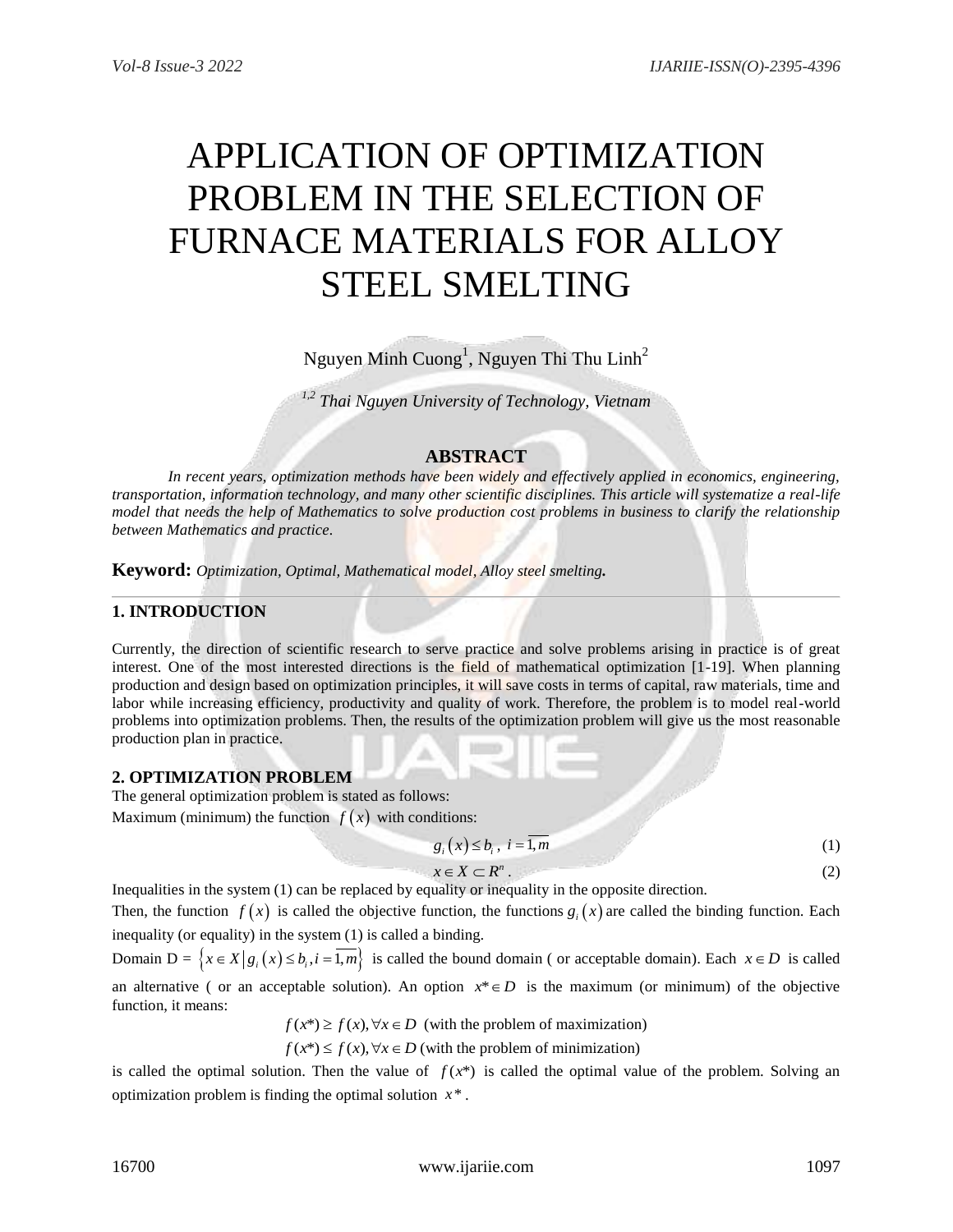Optimization problems (are known as mathematical programming) are divided into several categories: Linear programming (the objective function and the constraint functions are linear), nonlinear programming (the objective function and the constraint functions, at least one function is nonlinear), dynamical programming (Objects are considered as multi-stage processes) …. Optimization theory has given many methods to find the optimal solution depending on each problem. However, Linear programming is a problem that is fully studied in both theory and practice because: simple linear model to be able to apply, many other programming problems (original programming, nonlinear programming) can be approximated with high accuracy by a series of linear programming problems.

## **3. MAINT CONTENT**

Determining the optimal furnace material composition for alloy steelmaking is a relatively complicated problem for two reasons:

+ The first, when smelting steel, the furnace materials do not enter the furnace immediately, but in stages. So, if we use different methods of distributing furnace materials in each stage, it will produce steel of different values.

+ Second, kiln consumption is actually determined by various parameters of the technological process. Those parameters are the volume of oxygen put into the furnace, the rate of oxygen introduced, the temperature of the smelting tank, the composition of the ore …

The rational choice of composition whether such an oven will lead to the selection of the optimal cooking technology. Because the problem is complex, we will make the following suitable assumptions for simplification:

Anticipate several smelting technology processes distinguished by basic process parameters that affect the composition of the furnace material.

There are 3 stages of the process that requires feeding: basic stacking, reduction, and refining.

For each embodiment of the technological process, by methods of linear programming, we can calculate whether the optimal furnace.

So now, we consider the kiln selection model for a fixed solution of the technological process. And we still consider the problem of cooking alloy steel from inherent steel, cooking from separate furnace materials in separate stages of the technological process.

We sign:

 $+ x_{ij}$  is the number of parts of steel made from the j-th furnace material ( $j = 1..n$ ) put into the furnace at the i-th stage of the process  $(i = 1, 2, 3$  - because according to above, we are assuming to consider 3 processes).

 $+a_{ij}^{(s)}$  is the percentage of the s-th prime ( elements: chromium, silicon ...) not in steel for the j-th furnace material and i-th stage of the process,  $s = 1..r$ .

 $a^{(s)}$  is the maximum allowable percentage of the s-th element in the finished steel,  $s = 1..r$ . Therefore

$$
\sum_{i=1}^{3} \left( \sum_{j=1}^{n} a_{ij}^{(s)} x_{ij} \right) \leq a^{(s)}, s = 1..r.
$$

 $a_i^{(s)}$ ;  $\overline{a_i}^{(s)}$  is the minimum value, the maximum value of the allowable percentage of the s-th element in

the i-th stage of the process. That is, then we have the condition :  $a_i^{(s)} \le \sum_{i=1}^{n} a_i^{(s)} x_{ii} \le \overline{a_i}^{(s)}$ 1  $a_i^{(s)} \le \sum_{j=1}^n a_i^{(s)} x_{ij} \le \overline{a}_i^{(s)}$  $a_i^{(s)} \leq \sum_{j=1}^n a_i^{(s)} x_{ij} \leq \overline{a_i}^{(s)}$ ,  $s = 1..r$ ,  $i = 1,2,3$ .

 $d_i$  is the reserve of whether the j-th furnace material,  $j = 1..n$ . Thus, the total number of parts of steel cooked from the j-th furnace material ( $j = 1..n$ ) put into the furnace in all three stages must not exceed  $d_j$ , That is, we need the following condition to be satisfied:  $\sum_{n=1}^{\infty}$ 1  $x_{ij} \leq d_j$ *i*  $\sum_{i=1} x_{ij} \leq$ 

+  $c_{ij}$  is the cost per ton of alloy steel that can be obtained from the j-th furnace material ( $j = 1..n$ ) put into the furnace at the i-th stage of the process (assuming that  $\sum_{n=1}^{\infty}$  $1 \setminus j=1$  $\sum_{i=1}^{n} x_{ii} = 1$  $\sum_{i=1}$   $\sum_{j=1}^{N_{ij}}$ *x*  $\sum_{i=1}^{3} \left( \sum_{j=1}^{n} x_{ij} \right) = 1$  ). Then the total cost that the factory needs

to spend is  $\sum_{ }^{3}$  $1 \setminus j=1$ *n*  $\sum_{i=1}$   $\sum_{j=1}$   $\sum_{ij}$   $\chi_{ij}$  $c_{ii}x$  $\sum_{i=1}^3 \left( \sum_{j=1}^n c_{ij} x_{ij} \right).$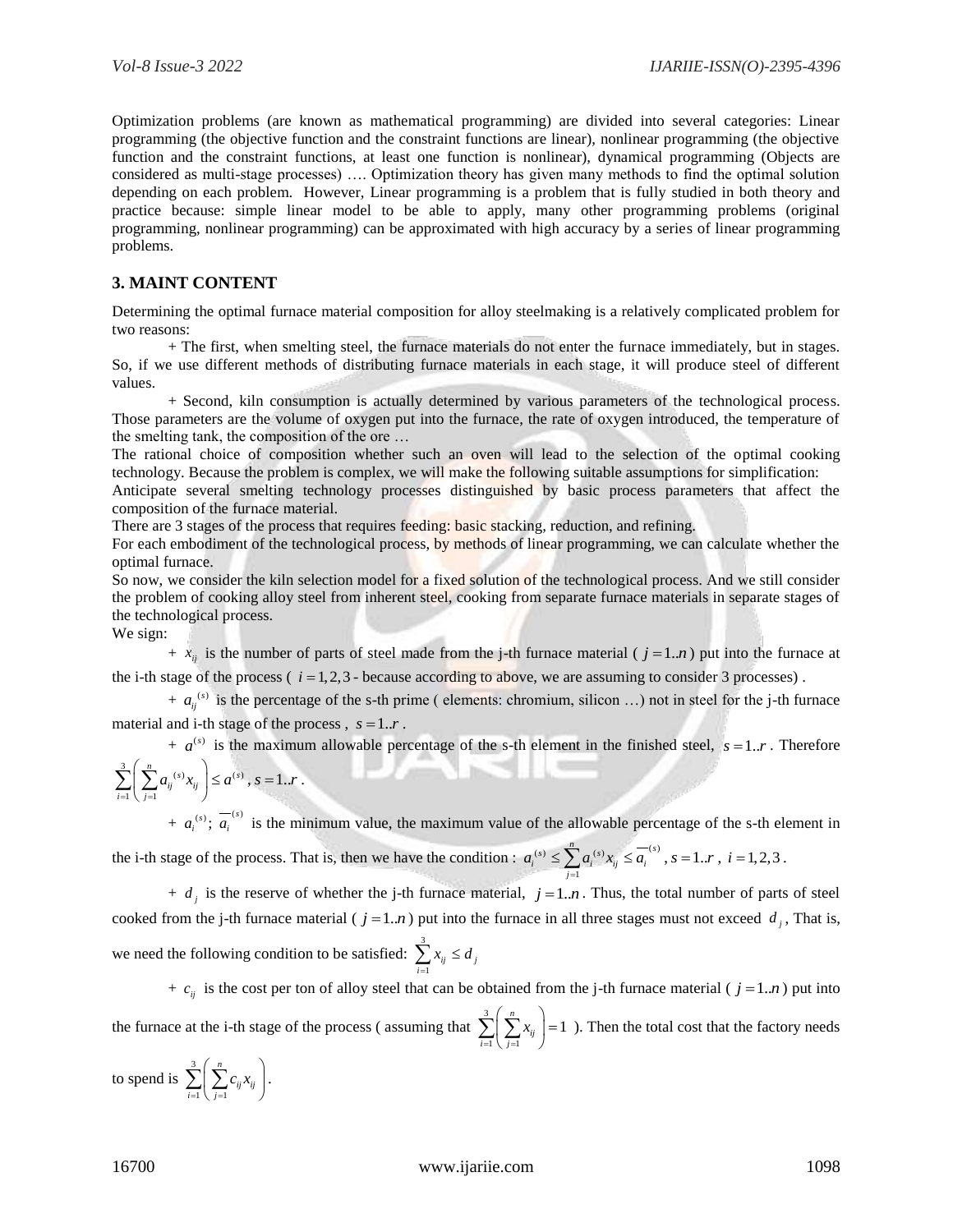The real problem: "with a fixed plan of the technological process, let's choose the furnace raw materials so that the factory spends the smallest cost while still ensuring the requirements of the technology" will be modeled as the following linear programming problem:

Determine the values  $x_{ij}$  so that

$$
\begin{cases} \sum_{i=1}^{3} \left( \sum_{j=1}^{n} c_{ij} x_{ij} \right) \to \min \quad (3) \\ \sum_{i=1}^{3} \left( \sum_{j=1}^{n} x_{ij} \right) = 1 \quad (4) \end{cases}
$$

Satisfy the conditions

$$
\begin{cases}\na_i^{(s)} \le \sum_{j=1}^n a_i^{(s)} x_{ij} \le \overline{a_i}^{(s)}, s = 1..r \; ; \; i = 1,2,3 \quad (5) \\
\sum_{i=1}^3 \left( \sum_{j=1}^n a_{ij}^{(s)} x_{ij} \right) \le a^{(s)}, \; s = 1..r \quad (6) \\
\sum_{i=1}^3 x_{ij} \le d_j, \; j = 1..n \quad (7) \\
x_{ij} \ge 0, \; i = 1,2,3 \; ; \; j = 1..n \quad (8)\n\end{cases}
$$

in there (5) are the technological conditions related to the chemical composition of steelmaking at particular stages of the process,  $(6)$  are constraints on the chemical composition of the finished product,  $(7)$  is the reserve constraint of the furnace material.

#### **4. CONCLUSIONS**

The paper presents a method application of the optimization problem for the selection of furnace materials for alloy steel smelting. This further elucidates the two-way intimate relationship between mathematics and practice and the important role of mathematics in practice. In the future, the author's follow-up studies will carry out research on optimization for the processes occurring in the engineering process.

## **5. ACKNOWLEDGEMENT**

This work was supported by Thai Nguyen University of Technology, Vietnam.

#### **6. REFERENCES**

[1]. Floudas, C. A. (2013). Deterministic global optimization: theory, methods and applications (Vol. 37). Springer Science & Business Media.

[2]. Horst, R., & Pardalos, P. M. (Eds.). (2013). Handbook of global optimization (Vol. 2). Springer Science & Business Media.

[3]. Horst, R., & Tuy, H. (1996). Lipschitz and Continuous Optimization. In Global Optimization (pp. 603-679). Springer, Berlin, Heidelberg.

[4]. Floudas, C. A., & Visweswaran, V. (1995). Quadratic optimization. In Handbook of global optimization (pp. 217-269). Springer, Boston, MA.

[5]. Betts, J. T. (2010). Practical methods for optimal control and estimation using nonlinear programming. Society for Industrial and Applied Mathematics.

[6]. Ahlfeld, D. P., & Mulligan, A. E. (2000). *Optimal management of flow in groundwater systems: an introduction to combining simulation models and optimization methods*. Academic Press.

[7]. Kalaba, R., & Spingarn, K. (2012). *Control, identification, and input optimization*. Springer Science & Business Media.

[8]. Waschl, H., Kolmanovsky, I., Steinbuch, M., & Del Re, L. (Eds.). (2014). *Optimization and optimal control in automotive systems* (Vol. 455, p. 205). Heidelberg: Springer.

[9]. Kameda, H., Li, J., Kim, C., & Zhang, Y. (2012). *Optimal load balancing in distributed computer systems*. Springer Science & Business Media.

[10]. Villani, C. (2009). *Optimal transport: old and new* (Vol. 338, p. 23). Berlin: Springer.